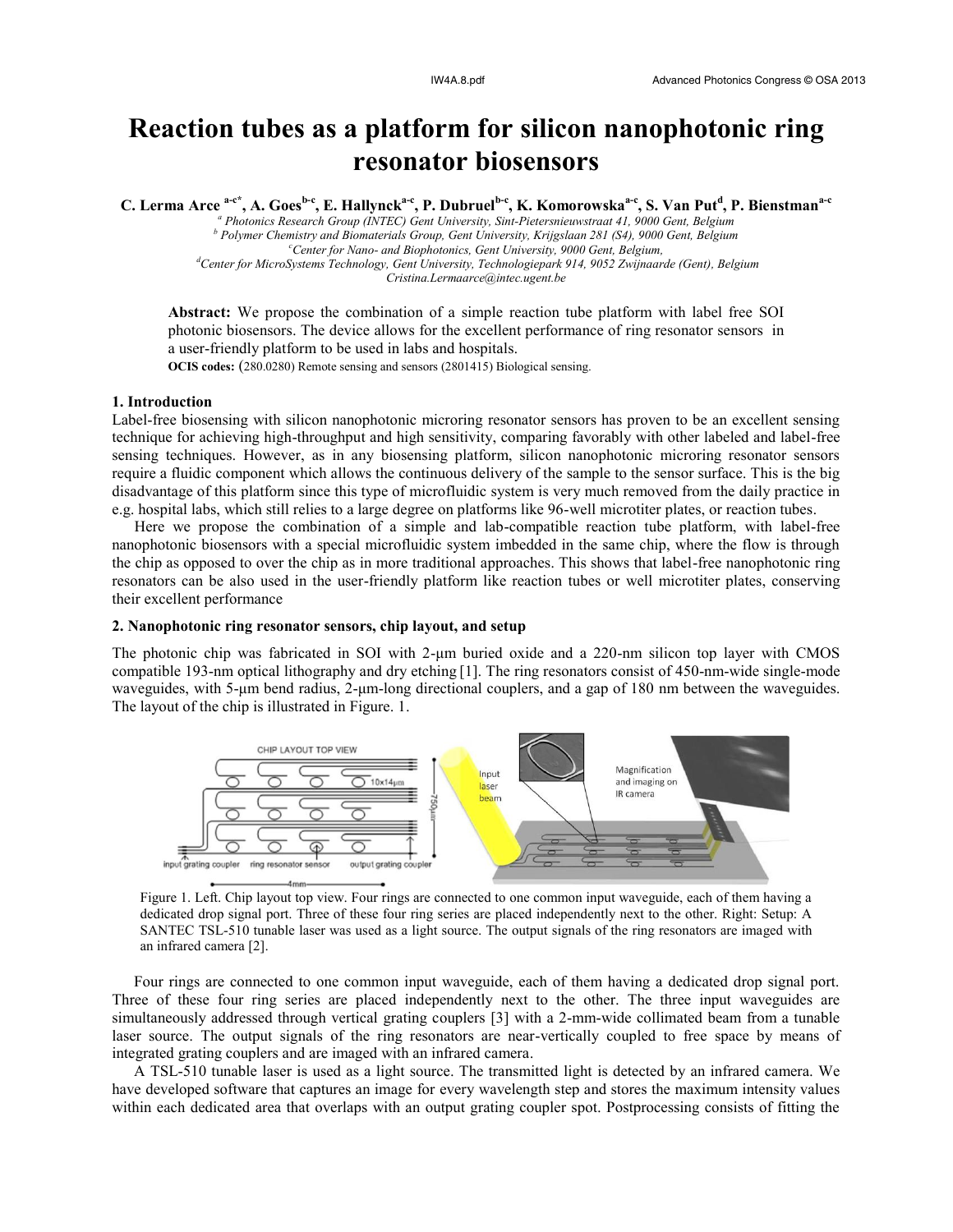spectra to their theoretical shape and tracking these resonance peaks over time. This optical setup allows very high alignment tolerances, measures the spectrum of all the ring resonators in parallel, and therefore presents no limitation for high-throughput sensing.

# **3. Embedded microfluidic system**

We propose a microfluidic system embedded in the photonic chip that will be integrated at the bottom of the reaction tube. This microfluidic system consists of certain apertures that perforate the chip from the top to the bottom. The solution inserted in the tube will flow through these openings that work as exit channels, creating a flow, which will accelerate the detection process. Figure 2 shows a schematic of the device with the embedded microfluidic system.



Figure 2. a) Schematic of the device. The silicon-on-insulator chip with the photonic biosensors and the embedded microfluidic system is incorporated at the bottom of a reaction tube. b) The solution inserted in the tube will flow through these openings that work as exit channels, creating a flow, which will accelerate the detection process. c) Layout of the chip. The array of ring resonators sensors is accompanied by an array of perforations next to them.

A Duetto laser source (Time-Bandwidth) was used to perform the perforations of the silicon-on-insulator chip by means of laser ablation. 1000 ps-duration pulses were applied with a repetition rate of 50kHz at 355nm. The size of the openings and their position can be easily optimized by editing some parameters in the laser.

#### **4. Experiments and results**

The photonic chip with the array of sensors and the embedded microfluidic system described above is incorporated to the bottom of the reaction tube, once its original bottom is mechanically removed. The attachment of the chip to the bottom of the tube is done permanently using UV curable glue which allows us to align precisely the array of sensors in the center of the reaction tube.

To perform the experiments, the device was fixed on a tiny chuck by means of vacuum. This chuck also has a connection to a pump, where pressure can be applied positively or negatively, pushing or sucking any gas of fluid applied in a specific area of this chuck. When the fluid under analysis will be inserted in the tube, this will be in contact with the sensors, and flow out through the holes.and be sucked or pushed up again by the pump. Figure 6a shows the device fixed on this chuck.

A new aspect with respect to our previous work [2] is that now, we have the possibility of coupling light in and out from the bottom of the chip, i.e. through the silicon substrate. (Figure 6b) Silicon is considered practically transparent for the wavelength used (1.55 μm), however a few simple processing steps need to be done in advance to facilitate the alignment and detection of light.